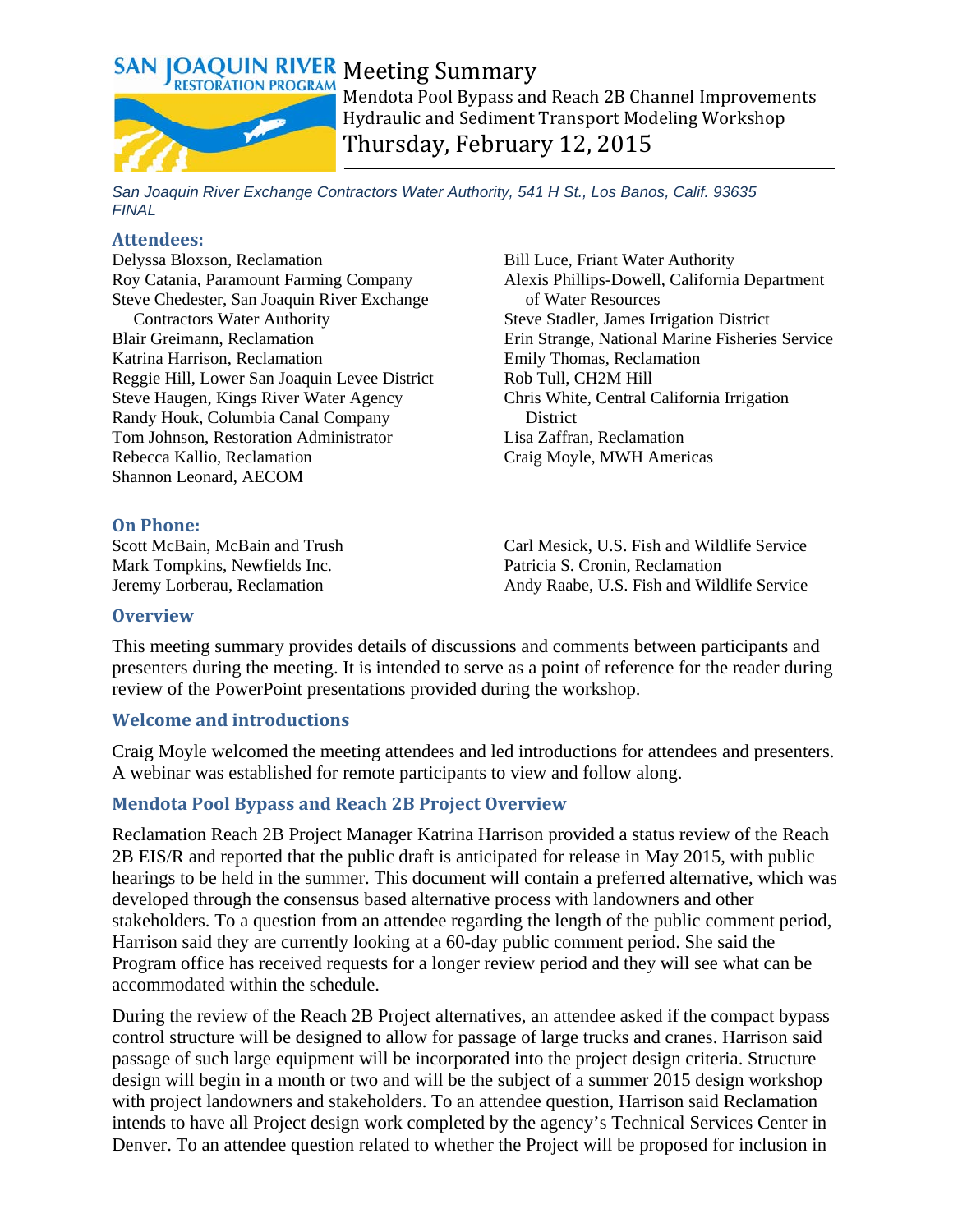

Meeting Summary

the State Plan of Flood Control, Harrison said the project is not proposed for such inclusion. Minor changes may be necessary to the San Joaquin River side of the Chowchilla Bifurcation Structure for fish passage, and this would be a change to a State Plan of Flood Control facility that would remain a State Plan of Flood Control facility.

# **Compact Bypass Grading Options Overview, Sediment Transport Modeling Results, and Floodplain Inundation Changes**

Reclamation Hydraulic Engineer Blair Greimann led a discussion on the hydraulic design process and the initial results as they relate to two conceptual grade control designs for the compact bypass. Option 1 is a grade control profile that would include six one-foot grade control structures (rock ramps) and would include bank protection in the form of rock vanes. Option 2 is a natural stream profile that would consist of two one-foot channel stabilization features and various types of vegetation to control bank erosion. Such vegetation will have temporary irrigation demands until the roots reach the groundwater table. To an attendee question, Reclamation stated that Reclamation will determine if any of the vegetation proposed for Option 2 contributes to the floodplain habitat needs identified for the project. If it is not counted towards that need, and such vegetation would not provide a benefit to fish, Reclamation could use rip rap for bank stabilization.

Both designs would include a radial gate flow control structure at the upper end of the Compact Bypass to divert flows from the San Joaquin River into Mendota Pool, as well as a radial gate flow control structure on the existing San Joaquin River at the entrance to Mendota Pool. Design of the control structures and any necessary fish screens is not complete.

One element that continues to be assessed is a structure to guide migrating adult salmon up the compact bypass and not be drawn to the base of Mendota Dam. An attendee stated that the "picket fence" type of screen currently used at Hills Ferry Barrier presents maintenance issues due to debris accumulating on the screen during flood flows from the James Bypass.

The key difference between both options is that while Option 1 would prevent some sediment from Reach 2B moving into Reach 3, the design has a higher long-term operation and maintenance cost. By using the same slope as present in Reach 2A, the Option 2 design would allow for the channel to accomplish a natural stream profile, which would provide for a lower long-term operation and management costs. Based on one dimensional model runs over a 50 year simulation period, the Option 2 design would reach a sediment equilibrium at the natural stream profile after approximately 25 years, Greimann said.

Regarding sediment transport impacts to flood capacity, Greimann said current one dimensional models show that the sediment transport under Option 2 does not adversely affect channel capacity and conveyance in Reach 3. The sediment transport modeling showed several feet of sediment deposition in Reach 3, but there is an increase in water surface elevation of only three inches. These models showed continued availability of three feet of freeboard is maintained at all flow levels. Possible levee improvements to increase the height by half a foot will be included in the EIS/R. The California Department of Water Resources is evaluating this finding independently. The difference in the amount of sediment transport between Option 1 and Option 2 is about 10 percent, he said. He said the models currently show that conveyance capacity improves in Reach 3 as Reach 3 is a degrading reach - increased flows in the river will move Reach 3 sediment downstream to the Sand Slough area. Such potential accumulation of sediments in this area is common and Reclamation has been working with the landowner to